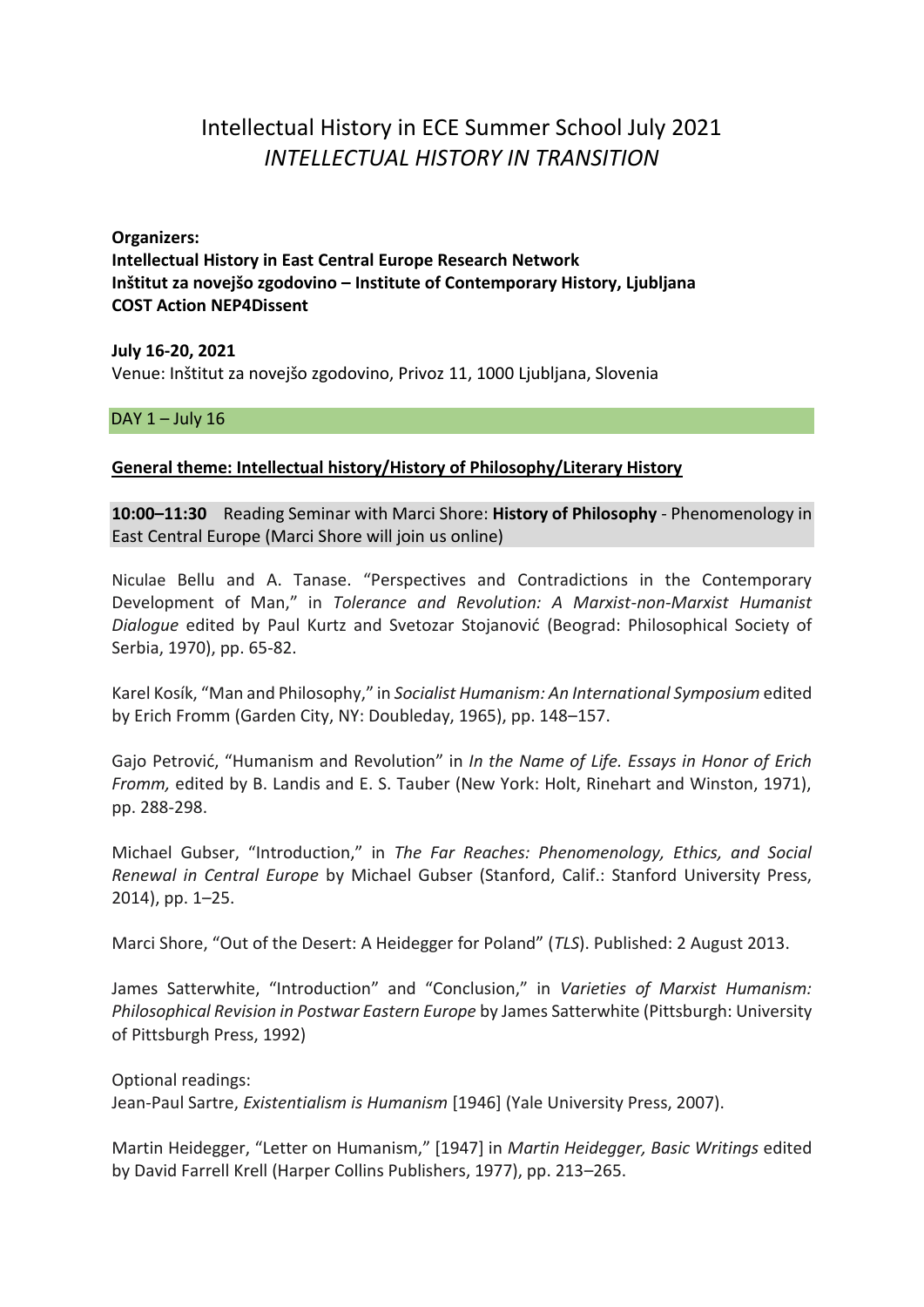## **12:00–13:30** Reading Seminar with Zsófia Lórand and Adela Hincu: **Literary History**

Anca Parvulescu & Manuela Boatcă, "The Inter-Imperial Dowry Plot", *Interventions* 23, no. 4 (2021): 570-595, DOI: 10.1080/1369801X.2020.1762693

Jeffrey Herf, "Ernst Jünger's magical realism," in *Reactionary Modernism: Technology, Culture and Politics in Weimar and the Third Reich* (Cambridge, New York: Cambridge University Press, 1984), 70-108.

*Case study:* Dubravka Ugrešić

Texts to read together, with the literature suggested above for guidance:

- "The Kreutzer Sonata", in *Lend Me Your Character*
- *The Ministry of Pain*
- "Because We Are Just Boys", in Culture of Lies
- "The Archeology of Resistance"

**14:30–16:00** Reading Seminar with Balázs Trencsényi: **History of Political Thought** (Balázs Trencsényi will join us online)

Michael Freeden, "Discourse, concepts, ideologies. Pausing for thought," *Journal of Language and Politics* 20:1 (2021): 47–61.

Peter E. Gordon, "Contextualism and Criticism in the History of Ideas" in *Rethinking Modern European Intellectual History*, eds. Darrin M. McMahon and Samuel Moyn. (Oxford: Oxford University Press, 2014), pp. 32-52.

Guido Franzinetti, John Breuilly, Béatrice von Hirschhausen, and Sabine Rutar, "Reflecting on Diana Mishkova's Beyond Balkanism. The Scholarly Politics of Region Making" *Südosteuropa* 68 (2020), no. 3, pp. 432–476.





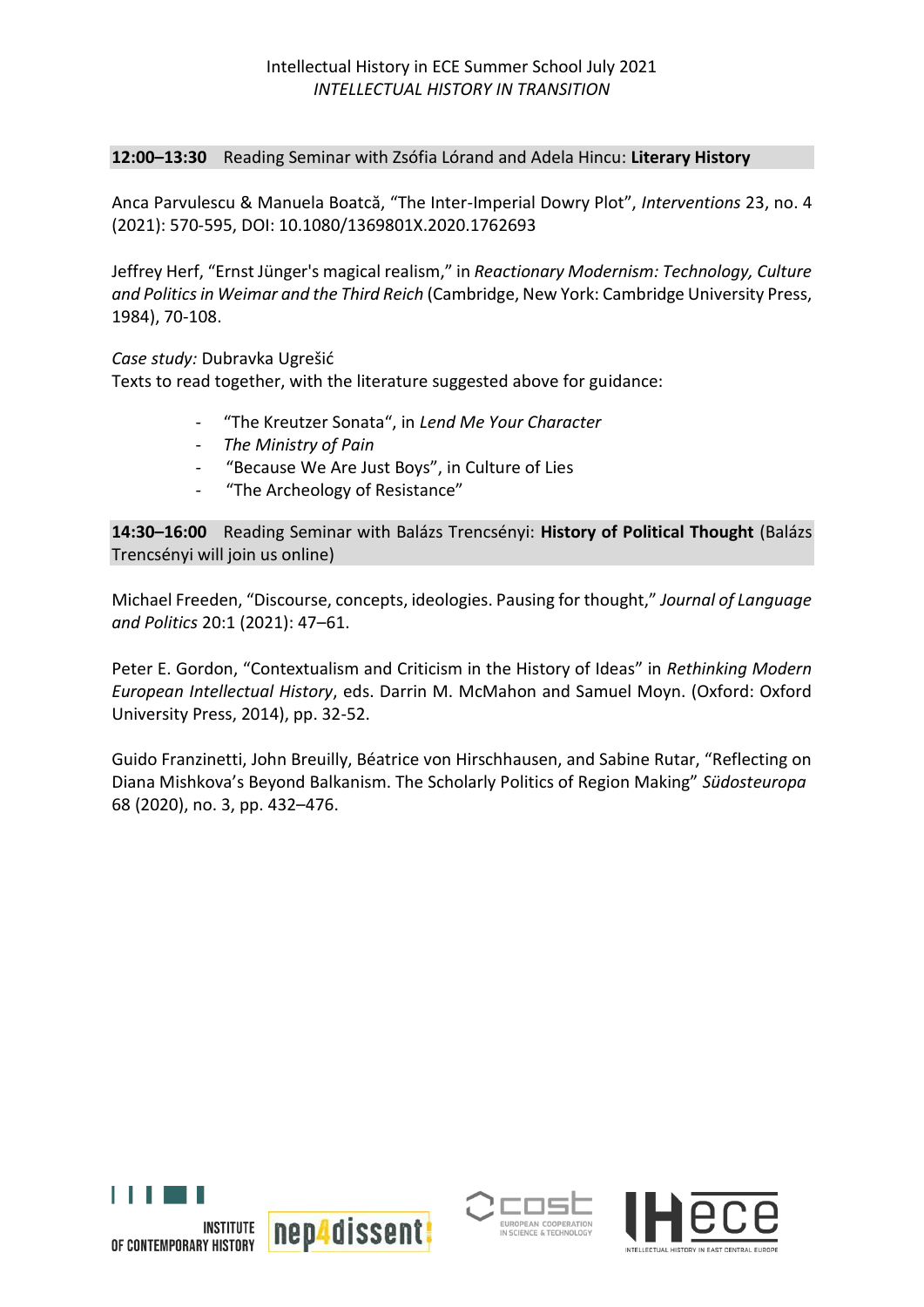### DAY  $2$  – July 17

### **General theme: Global History: The Question of Scales**

**10:00–11:30** Reading seminar with Anna Calori: **Development, de-colonisation, deindustrialization: Global History between East and South**

Richard Drayton and David Motadel, "Discussion: The Futures of Global History," *Journal of Global History* 13 (2018): 1–21.

James Mark and Quinn Slobodian, "Eastern Europe in the Global History of Decolonization" in *The Oxford Handbook of the Ends of Empire*, edited by Martin Thomas and Andrew Thompson (Oxford University Press, 2018).

Sara Lorenzini, "Introduction" in *Global Development: A Cold War History* (Princeton University Press, 2019).

**14:30–16:00** Reading seminar with Franz Fillafer

Emma Rothschild, 'Arcs of Ideas: International History and Intellectual History,' in Gunilla Budde, Sebastian Conrad and Oliver Janz, eds., Transnationale Geschichte: Themen, Tendenzen und Theorien (Göttingen: Vandenhoeck & Ruprecht, 2006), 217-26.

Franz Fillafer, "Empire of Circulation" (unpublished draft)

Franz Fillafer, "Whose Enlightenment?," *Austrian History Yearbook* 48 (2017): 111–125.

Franz Fillafer, "Imperial Diversity, Fractured Sovereignty, and Legal Universals," *Modern Intellectual History* (2021): 1–23

**16:00–17:00** Network meeting

 $DAY$  3 – July 18

Day-trip to Bohinj lake.







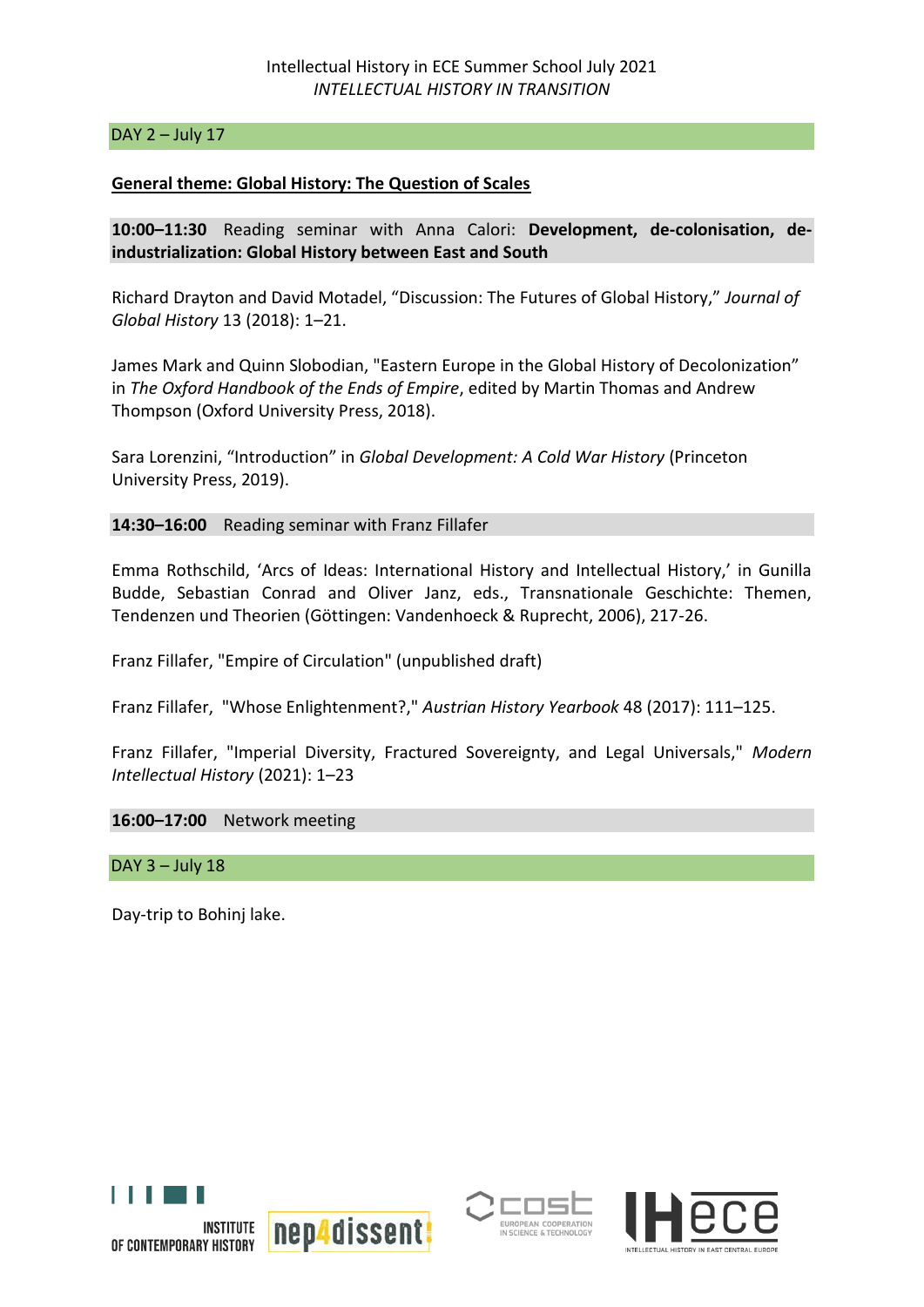July 19 and July 20

#### *Workshop*

Transitions in East Central Europe: An Intellectual History Approach

The participants of the workshop are invited to reflect on the possibilities and challenges of writing intellectual histories of East Central Europe by focusing on the theme of 'transitions' as an object of historical research, and as an interpretive frame in historians' work.

Recent work in the political and social histories of the region emphasize continuities of historical structures and processes against received narratives of abrupt breaks (e.g., 1918, 1945, 1956, 1968, 1989). The workshop enables us to consider novel concepts of periodization. As such, we could thus test the explanatory power of concepts such as "the long 1930s" or "the long 1960s," but also bring together issues that are usually discussed separately: post-imperial transitions, post-war reconstructions, and post-socialist transitions. Another way to rethink periodization could be by focusing on transitions of "genres" of political thoughts (e.g. liberal nationalism to integral nationalism) rather than on changes of regimes.

Intellectual historians have a number of issues to investigate here. One is the role of political thought in shaping and interpreting these processes. Second, the impacts that experiences of transition have on political ideologies, languages, and concepts. Conversely (as a third point), the way the use of languages and concepts influences and produces the experiences of transition. The participants are particularly invited to consider the towering issues of race and gender and their role in shaping and symbolizing power relations.

Commentators:

**Adela Hîncu**, New Europe College, Bucharest

**Jure Gašparič,** Institute of Contemporary History, Ljubljana

**Marta Verginella**, Department of History, Faculty of Arts – University of Ljubljana





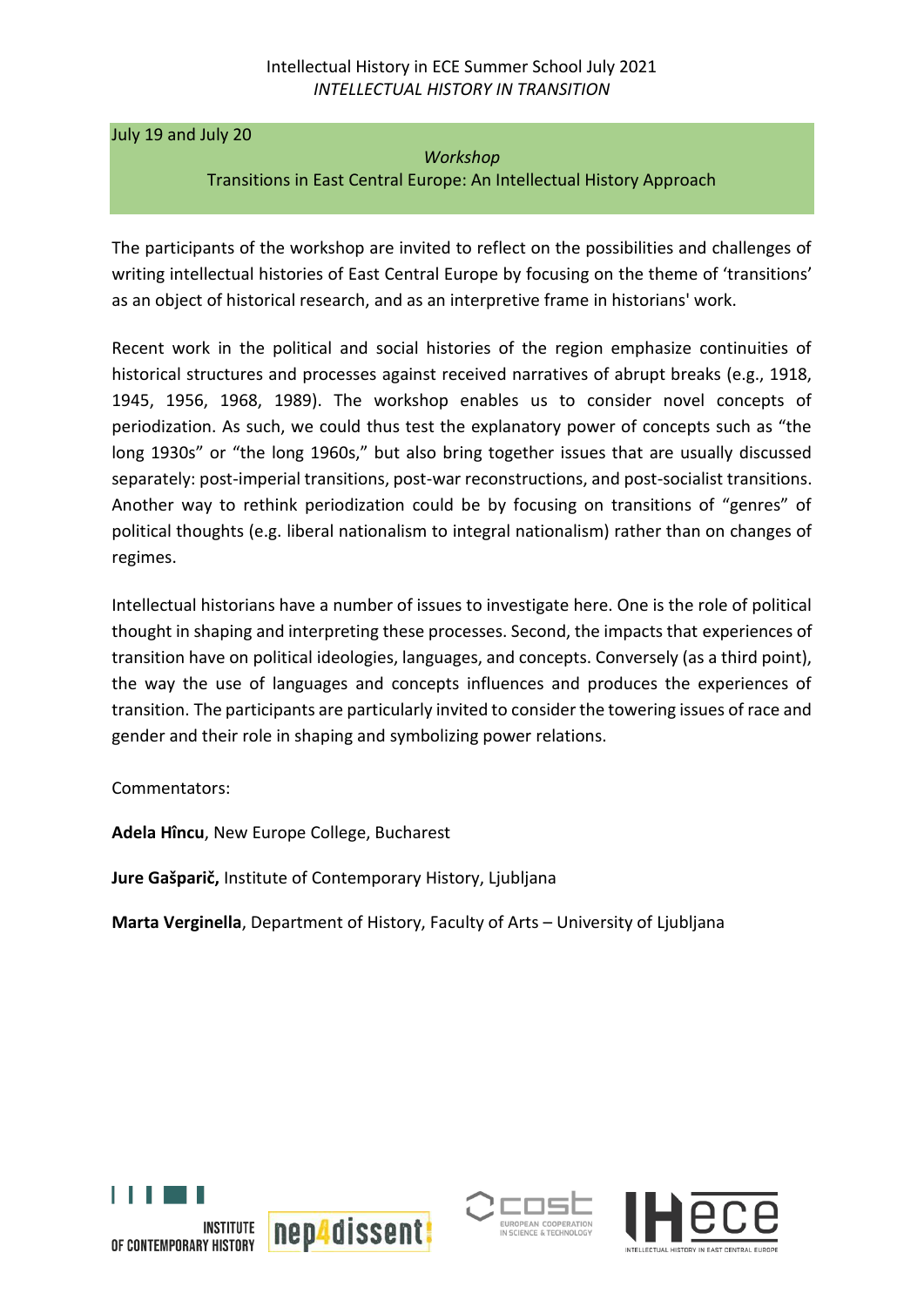DAY 4 – July 19 (morning)

**Session 1: Narrating Transitions: Usable Pasts, Futures and Temporalities** Chair: **Nikola Tomašegović**

## **10:00-11:20** Session 1, part 1

Lucija Balikić - Narratives of caesurae in the post-Habsburg space: the case of interwar Yugoslav political thinkers and their reflections on the crisis of dualism

Stefan Gužvica - Imagined Continuities: Balkan Communist Parties and Their Social-Democratic Roots

**11:40-13:00** Session 1, part 2

Matej Ivančík - (From) Democrats to Liberals? The Ambivalent (Pre)History (Origins) of Political and Civil Society Landscapes in Slovakia after 1989

Tjaša Konovšek - Gradualism: a catchword that never was Slovene political transition after 1989 in the framework of intellectual history

DAY 4 – July 19 (afternoon)

# **Session 2: Between Actors and Observers: Intellectuals and Experts in Transitions** Chair: **Maja Lukanc (INZ)**

**14:00-15:20** Session 2, part 1

Vojtěch Pojar - Ideology, Biopolitics, and the Problem of Scale: Rethinking the Concept of Transition in Post-Imperial Vienna

Manca Grgić Renko - Political and Ideological Transitions of Women Intellectuals after WWI

**15:40-17:00** Session 2, part 2

Irena Selišnik - Transition of Postwar Ljubljana: Elite Transformation after the First World War

Marko Zajc - Intellectuals and New Political Parties 1989-90: The Slovenian Case





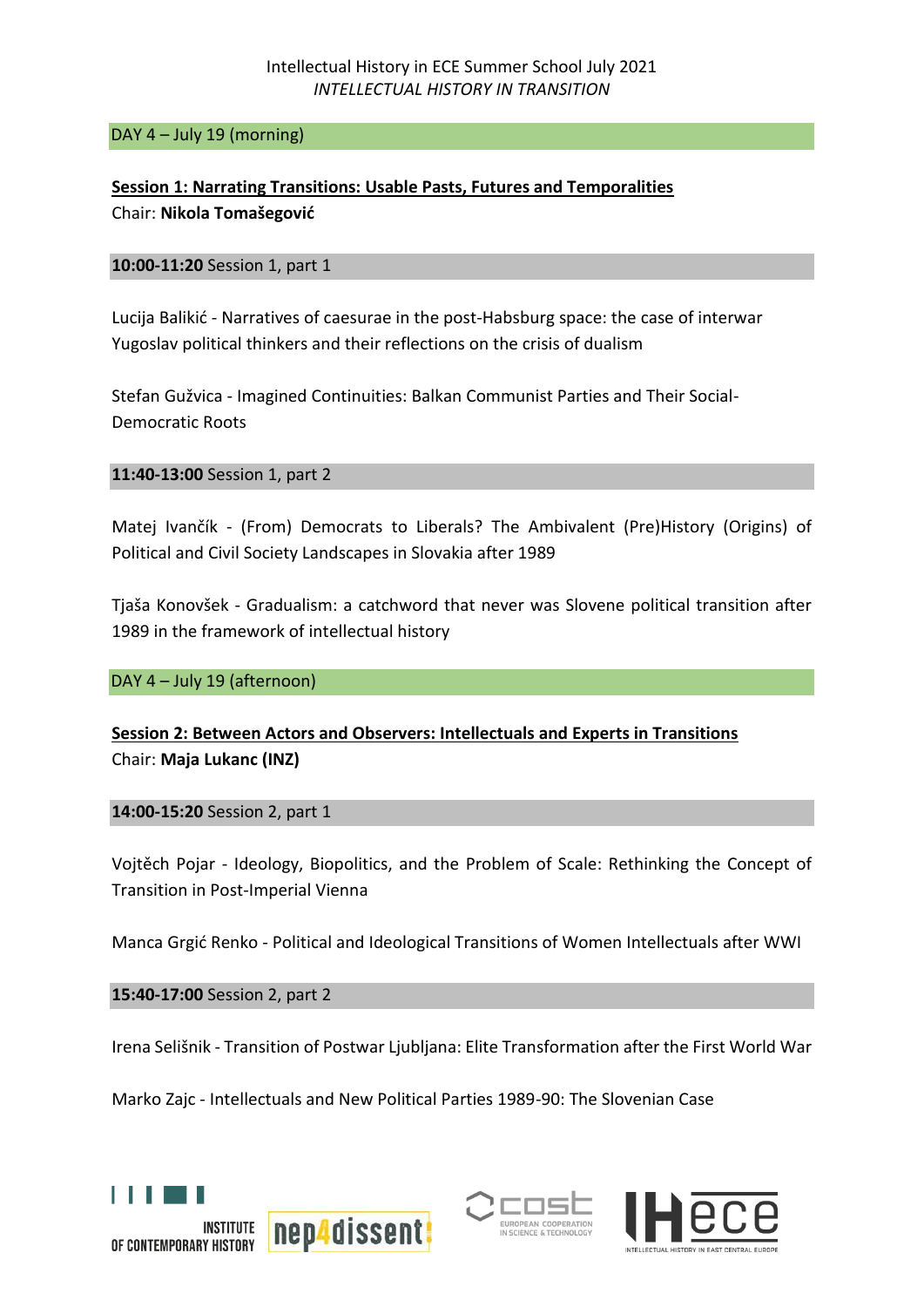### DAY 5, July 20 (morning)

# **Session 3: The State of Transition: Changing Institutional Frameworks of Knowledge Production**

Chair: **Lucija Balikić** 

### **10:00-12:00** Session 3, part 1

Una Blagojević - Transitioning into the unknown? Local and global modernization(s) in Yugoslavia

Kristina Andělová - Deinstitutionalization of political thought. Czechoslovak reform communism and dealing with loss of institutional pillars after 1968

Piotr Wciślik - Do re(f)olutions have their own mode of conceptual change? Reflections on some dissident keywords

DAY 5, July 20 (afternoon)

# **Session 4: Shifting Vocabularies of Change: Ideologies and Concepts in Transition Chair: Una Blagojević**

### **14:00-15:20** Session 4, part 1

Oskar Mulej - "Entering the new democratic era" – post-WWI transitions and continuities in meanings of "liberalism" in the political languages of Slovene part of Yugoslavia, Austria and the Czech lands

Isidora Grubački - From "woman question" to feminism: conceptual and ideological transformations in the context of post-WWI

**15:40-17:00** Session 4, part 2

Zsófia Lóránd - Shifts and Transitions in Thinking about Women's Rights in Hungary in 1945- 49

Jovana Mihajlović Trbovc - From 'women in science' to 'gender equality in academia': history of concepts and discourses relating to female scientists in post-socialist Slovenia